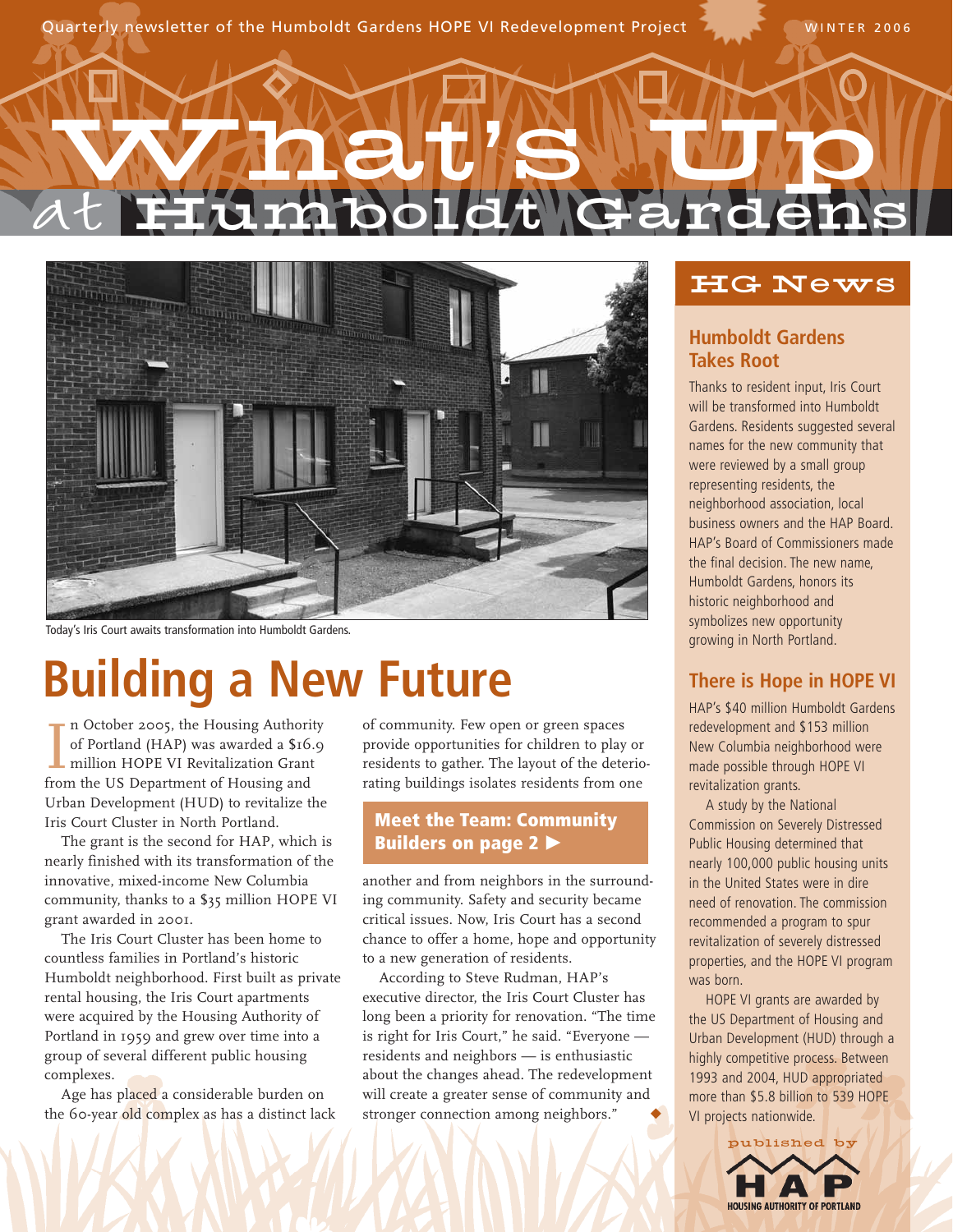# **Meet the Community Builder Team**

**HAP** has hired a team of<br>community liaisons to<br>directly with Humboldt<br>families throughout the redevel community liaisons to work directly with Humboldt Gardens' families throughout the redevelopment process. Two "community builders" will foster relationships between residents and neighbors and provide information about the project. A third will coordinate all logistics of the relocation process moving schedules, utilities, supplies, and serve as a liaison with the construction crew as units are vacated. Together, they will assist residents with relocation and the search for new housing. The community builders will be joined by other HAP staff who will provide community and supportive services and help residents with the return to Humboldt Gardens.

**Sharetta Butcher** is a lifelong Portlander who grew up on Cleveland Avenue, not far from where she lives now with her husband and two kids. She is a graduate of Wilson High School and Linfield College. Prior to joining the Housing Authority, the 39-year-old was Manager of the Intel Computer Clubhouse at the Salvation Army's Moore Street Community Center. She has seen her neighborhood both struggle and succeed, and now has the unique opportunity to be part of future change.

"I will build relationships with

residents, neighbors, businesses and schools so that together, we can make this a better neighborhood in which to live."

### **Email: Sharetta@hapdx.org Phone: 503-249-8730**

**Myriam Demezas** is no stranger to the challenges faced by families living in lowincome housing. Prior to joining HAP, Myriam was a family advocate with Human Solutions, helping homeless families make the transition into permanent housing.

The 27-year old is a native of Mexico who grew up in Northeast Portland. She graduated from Grant High School and Portland State University.

"I look forward to helping families and residents get to know each other better and feel comfortable and safe in their new homes."

**Email: MyriamD@hapdx.org Phone: 503-288-5236**

(left to right) Alescia, Myriam, and Sharetta will help residents and neighbors find answers to their questions. **Alescia Blakely** has a deep background in social service programs, with a recent emphasis in housing issues. Also a longtime resident of North Portland, Alescia is optimistic about the sense of community that will emerge at the new Humboldt Gardens. She moved to this new position from the Housing Authority's public housing office where she worked closely with disabled and elderly clients. Alescia is a graduate of Cleveland High School and the University of Oregon.

"This redevelopment is a wonderful opportunity to bring residents closer together and instill new pride in their community."

**Email: AlesciaB@hapdx.org Phone: 503-249-8741**

## **From Start to Finish: The Redevelopment Timeline**

**With the HOPE VI grant secured for the Humboldt Gardens redevelopment, residents, neighbors and staff will get to work on the revitalization project. A preliminary schedule highlights the significant milestones to be accomplished as well as an approximate timetable for completion. As the project proceeds, this timeline will be updated to reflect the team's progress. For information, contact the community relations office at 503-802-8508.**

### **Community Participation Opportunities:**

- Community Advisory Committee meetings begin in February 06 • Community Design Workshops
- (5 months) March 06 July 06

**Relocation of Current Residents**  (6 months) June 06 - November 06

#### **Demolition & Abatement** (4 months) February 07 - May 07

#### **Construction**

(18 months) July 07 - December 08

**Residents Begin to Move Back** in December 08

|  | <b>BEGINNING FEBRUARY 06</b> |                           |  |  |
|--|------------------------------|---------------------------|--|--|
|  |                              |                           |  |  |
|  |                              | <b>MARCH 06 - JULY 06</b> |  |  |
|  |                              |                           |  |  |
|  |                              |                           |  |  |
|  |                              |                           |  |  |
|  |                              |                           |  |  |
|  |                              |                           |  |  |
|  |                              |                           |  |  |
|  |                              |                           |  |  |
|  |                              |                           |  |  |
|  |                              |                           |  |  |
|  |                              |                           |  |  |

**06**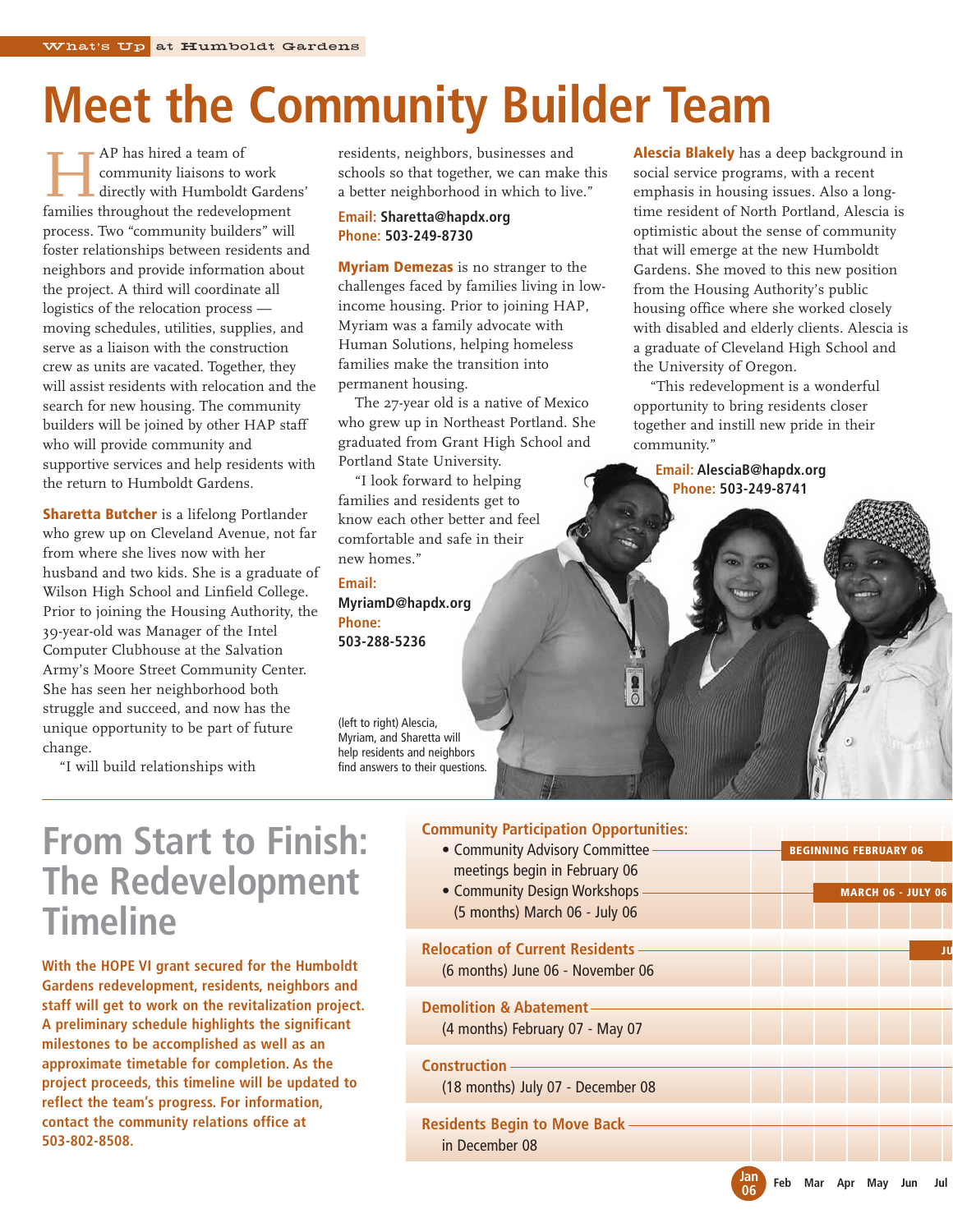# Neighbors Working Together

"Rebuilding a community takes collaboration," says Lee Moore, co-chair of the Humboldt Gardens Community Adviction."<br>Committee (CAC) and a HAP board member. ebuilding a community takes collaboration," says Lee Moore, co-chair of the Humboldt Gardens Community Advisory Replacing people's homes affects both residents and neighbors and they deserve an opportunity to offer input into the redevelopment process. This approach was successfully implemented at New Columbia, where a community advisory committee — also co-chaired by Moore helped guide many aspects of the redevelopment.

"When you open up the process to include citizens, you provide them an opportunity to have a voice," he explains. "While the CAC's role is advisory, they may bring up issues or ideas that the project team can overlook. From feedback we

"It is vitally important to engage as many people as we can in the rebuilding of this community."

received from the New Columbia CAC, staff and the commissioners learned the process allowed members to offer several suggestions and ideas that made a difference to the people who lived there and were critical to the final plan."

The CAC will be comprised of 30 to 35 people who represent residents, neighbors, local schools,



Lee Moore

social service agencies and advocates for lowincome people. "It is vitally important to engage as many people as we can in the rebuilding of this community," Moore continues.

The CAC will provide advice and input to HAP on specific decisions, and serve as a means of information exchange between HAP and the surrounding community. Members will attend monthly meetings, work with staff to encourage broader communication participation in workshops, attend public hearings, make recommendations on a site plan, provide input and feedback on the homeownership program, and give feedback on outreach and economic participation goals.

Members of the CAC may also participate in the Services Work Group, which will include staff, residents, social service and legal aid representa-

"The process allowed members to offer suggestions and ideas that … were critical to the final plan."

tives to advise on relocation and resident support services. CAC members will encourage involvement from friends and neighbors in a series of design workshops coordinated by the project design team — and open to the public — to gather input on the master plan and the project design. These workshops will be held monthly from March through July 2006.

Save The Date **The first CAC meeting is scheduled** 

**for February 23 at 5:45pm, at the NE Police Precinct's Community Room.**